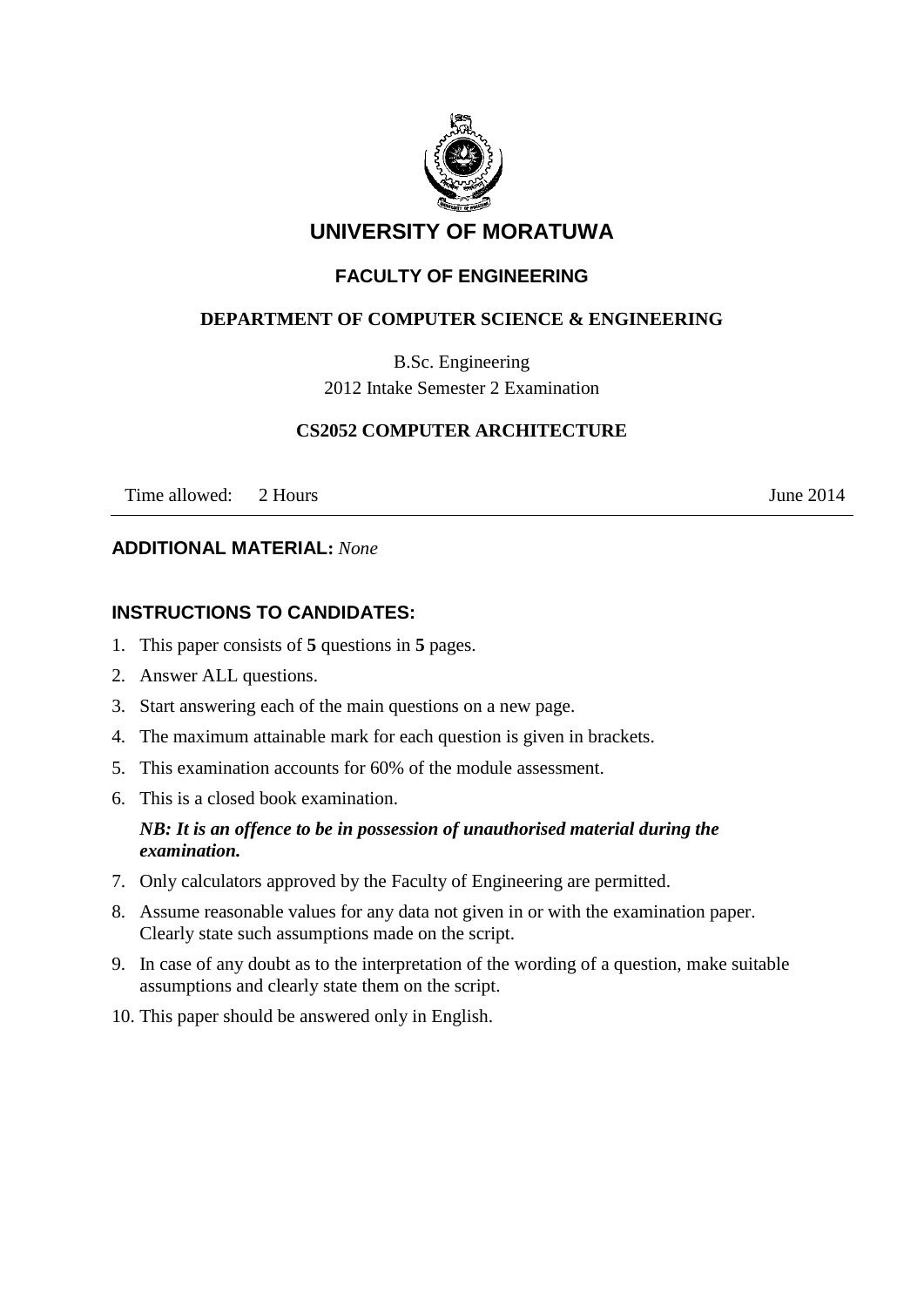## **Question 1 [20 marks]**

Figure 1 shows the block diagram of a simple microprocessor (a.k.a. nanoprocessor). Answer following questions based on Figure 1.



Figure 1 – High-level diagram of the microprocessor.

| (i)   | "This microprocessor is based on the Harvard Architecture". Do you agree or              |                     |  |
|-------|------------------------------------------------------------------------------------------|---------------------|--|
|       | disagree with this statement? Provide one sentence justification.                        | $[2 \text{ marks}]$ |  |
| (ii)  | Using the 2's Complement calculate $34 - 125$ . Note that registers are 8-bit. [3 marks] |                     |  |
| (iii) | Calculate the size of Program Counter (i.e., number of bits $n$ in Figure 1). [2 marks]  |                     |  |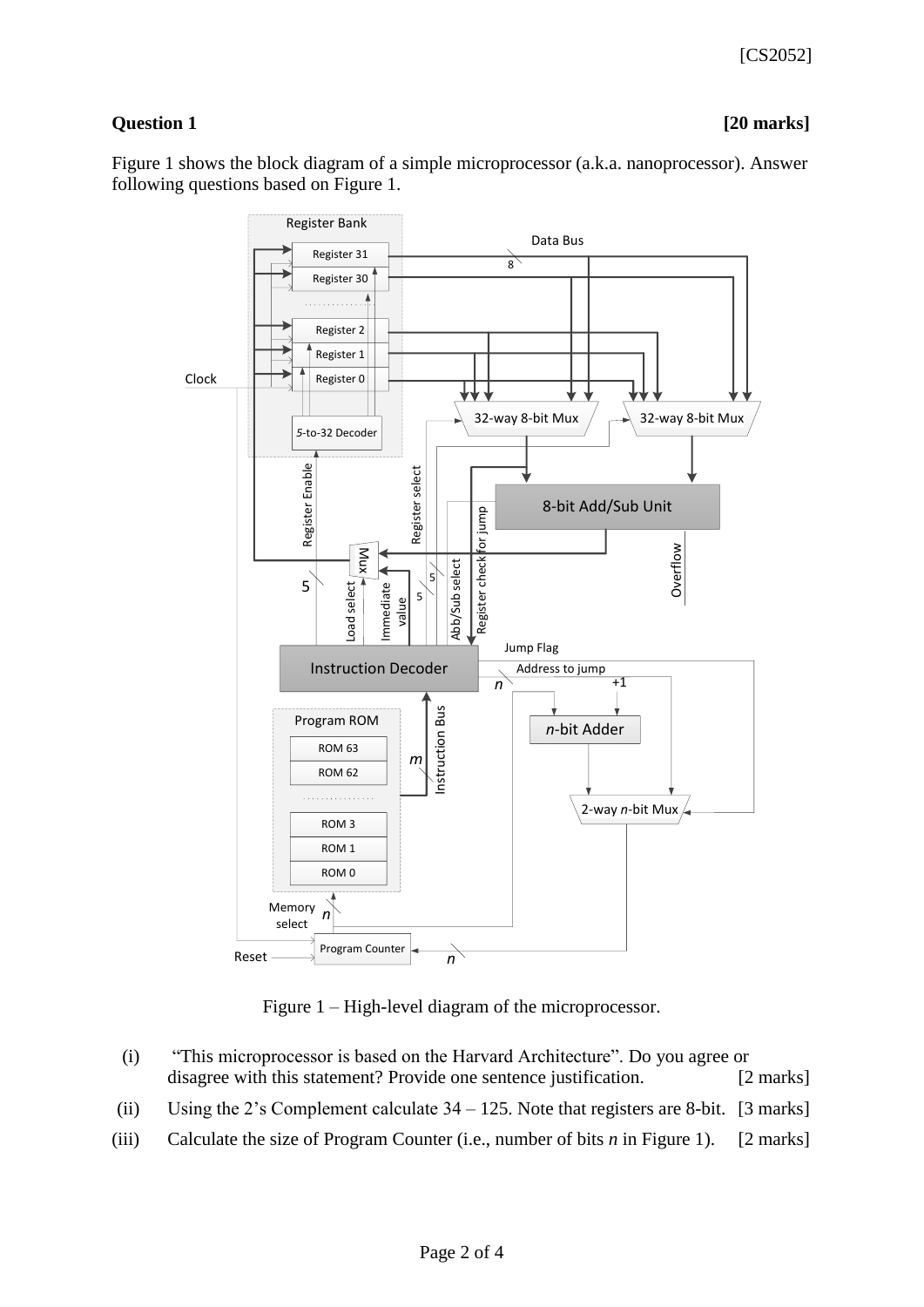Assume Registers 0 and 1 are hardcoded with values 0 and 1, respectively. Then one of the instructions supported by the microprocessor can be defined as follows:

| <b>Instruction</b> | <b>INC R</b>                                                       |                                                                         |                                                       |  |
|--------------------|--------------------------------------------------------------------|-------------------------------------------------------------------------|-------------------------------------------------------|--|
| <b>Description</b> | Increment register R, i.e., $R \leftarrow R + 1$ . $R \in [0, 31]$ |                                                                         |                                                       |  |
|                    |                                                                    | <i>m</i> -bit instruction   101   <i>n</i> -bits to indicate Register R | <i>n</i> -bits to indicate Register 1 $\vert$ x x x x |  |

- (iv) What is the word length of an instruction? [2 marks]
- (v) Write the machine code for the following instruction. [3 marks] INC 0x15
- (vi) Briefly explain how the above instruction can be implemented on the microprocessor. Clearly identify what components to activate and how to activate them. [6 marks]
- (vii) If the Program ROM can store 64 such instructions, what is the total capacity of the Program ROM in bytes? [2 marks]

## **Question 2 [20 marks]**

(i) Represent 3.4375 using Single Precision, IEEE Floating Point standard. [5 marks]

Hint: Single Precision standard has a 23-bit mantissa, 8-bit exponent, and 1-bit sign. Exponent is calculated as  $E = e + 127$ .

- (ii) Show the schematic diagram of a 4-to-1 multiplexer built using a decoder and other basic logic components. [3 marks]
- (iii) A 3-bit counter has the following sate transitions:

 $000 \rightarrow 001 \rightarrow 011 \rightarrow 111 \rightarrow 000 \rightarrow 001 \rightarrow 011 \rightarrow 111 \rightarrow 000 \rightarrow \ldots$ 

Show the schematic diagram of this counter built using T Flip Flops. Your answer should include the truth table, Karnaugh Maps, and schematic diagram. [12 marks]

## **Question 3 [20 marks]**

- (i) Briefly describe 2 advantages of programming in Assembly language vs. high-level languages. [4 marks]
- (ii) Given an integer *x*, write an Assembly program to calculate its power  $x^2$ . For example, if  $x = 3$ ,  $x^2 = 9$ . Comment your code. [12 marks]

Assume the microprocessor has 20, 8-bit general purpose registers labelled as R1, R2, ... R20.  $x \in [1, 15]$ . Use only the instruction set given in Appendix (see page 5).

- (iii) Describe Direct/Register addressing, using one of the Assembly instructions in your program (Question 3(ii)) as an example. [2 marks]
- (iv) "Sleep instruction puts the microprocessor to standby mode". Describe the meaning of this statement. [2 marks]